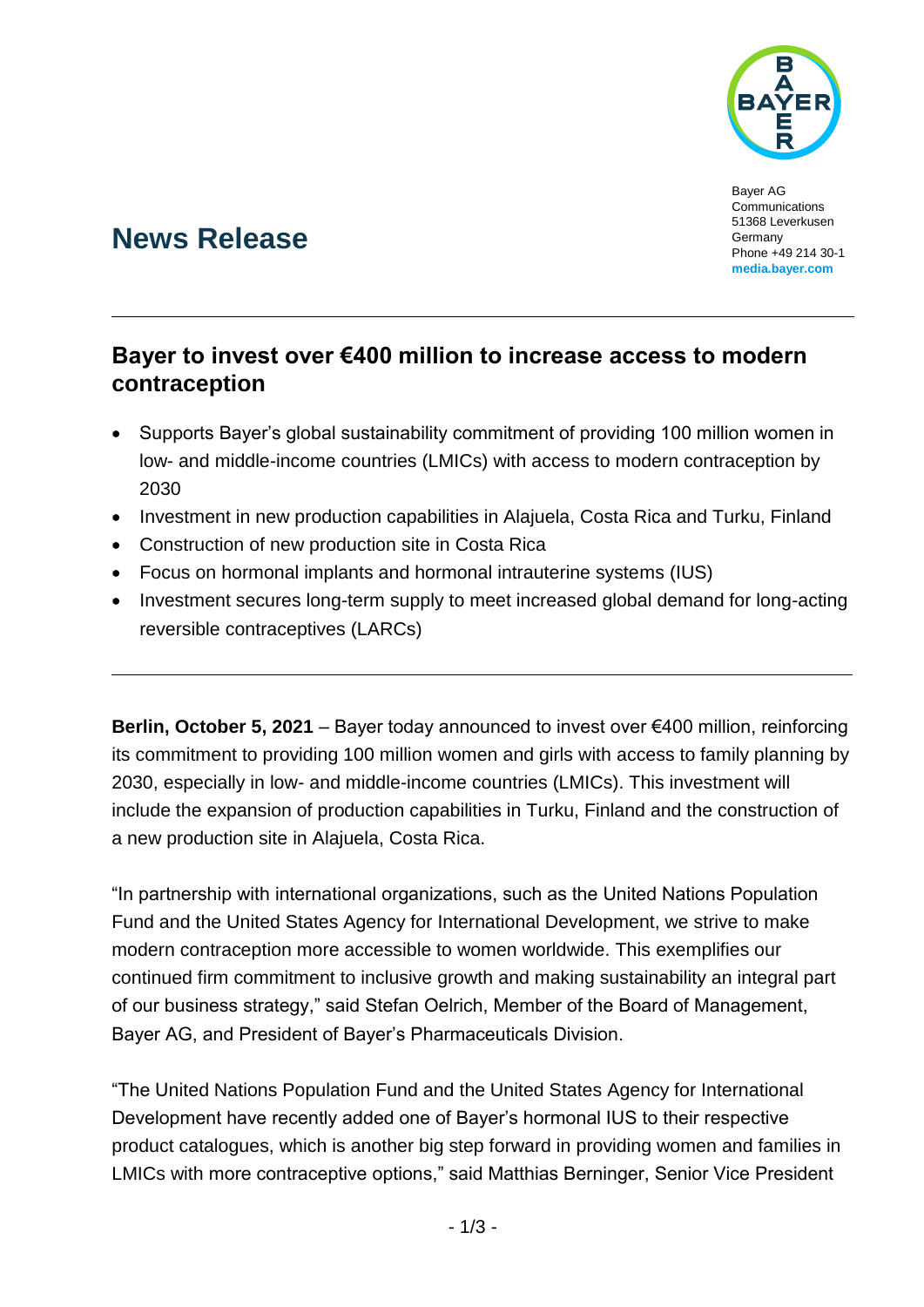Public Affairs, Science and Sustainability, Bayer AG. "By giving women the chance to determine their own future, access to family planning enables them to raise healthier families and to make an even greater economic contribution."

In Costa Rica, Bayer will build a new state-of-the-art production facility, specialized in the production and supply of LARCs. The new production plant at Coyol Industrial Park, Alajuela, Costa Rica, is expected to start the supply of long-acting reversible contraceptives to LMICs by 2024.

The company will also invest substantially in building a new facility and expanding its production capabilities in Turku, Finland, as announced earlier this year. Upon completion by 2025, the new production facility will boast the latest technology, leveraging automation and robotics to produce long-acting reversible contraceptives.

Both sites will produce hormonal implants and hormonal intrauterine systems (IUS), supporting Bayer to achieve its global sustainability goal of providing 100 million women and girls in LMICs with access to family planning by 2030. The investment will also support Bayer, a leader in women's healthcare with an innovative and successful IUS product portfolio, in strengthening its commercial supply chain.

## **About Bayer**

Bayer is a global enterprise with core competencies in the life science fields of health care and nutrition. Its products and services are designed to help people and planet thrive by supporting efforts to master the major challenges presented by a growing and aging global population. Bayer is committed to drive sustainable development and generate a positive impact with its businesses. At the same time, the Group aims to increase its earning power and create value through innovation and growth. The Bayer brand stands for trust, reliability and quality throughout the world. In fiscal 2020, the Group employed around 100,000 people and had sales of 41.4 billion euros. R&D expenses before special items amounted to 4.9 billion euros. For more information, go to [www.bayer.com.](http://www.bayer.com/)

Contact for media inquiries: **Lisa Hennig, phone +49 30 468-17132** Email: [lisa.hennig@bayer.com](mailto:lisa.hennig@bayer.com)